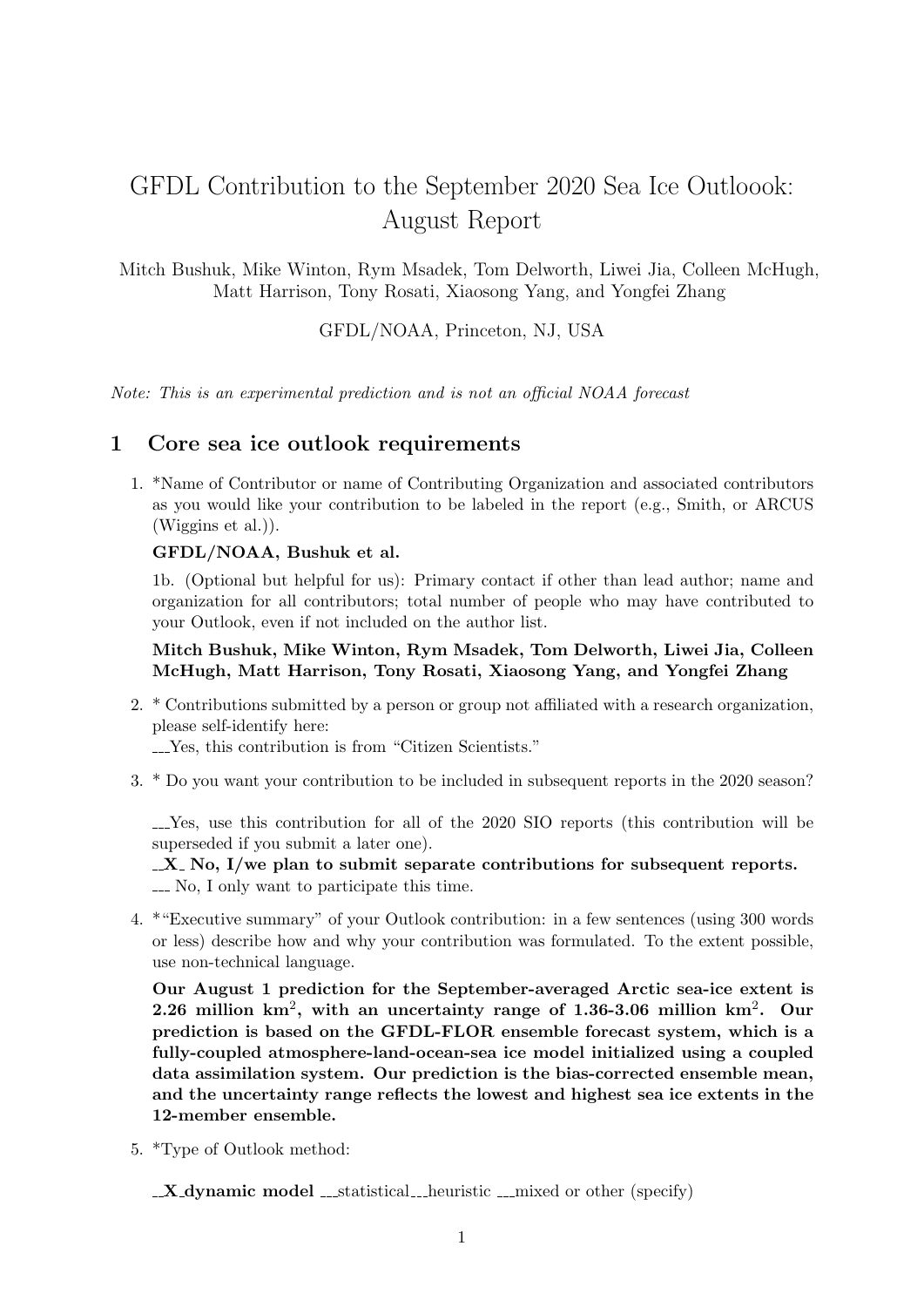6. \*Dataset of initial Sea Ice Concentration (SIC) used (include name and date; e.g., "NASA Team, May 2020"):

### No SIC data is explicitly used in our initialization procedure.

- 7. Dataset of initial Sea Ice Thickness (SIT) used (include name and date): No SIT data is explicitly used in our initialization procedure.
- 8. If you use a dynamical model, please specify:
	- a) Model name: GFDL-FLOR
	- b) Information about components, for example:

| Component | Name | Initialization (e.g., describe Data Assimilation)                          |
|-----------|------|----------------------------------------------------------------------------|
|           |      | Atmosphere $\vert$ AM2.5 $\vert$ AMIP run forced with observed SST/sea ice |
| Ocean     |      | $MOM5$ EnKF coupled data assimilation                                      |
| Sea Ice   | SIS1 | EnKF coupled data assimilation (no ice data assimilated)                   |

c) Number of ensemble members and how they are generated:

12 ensemble members are generated from GFDL's ensemble Kalman filter (EnKF) coupled data assimilation system, which covers the period from 1960 to present.

- d) For models lacking an atmosphere or ocean component, please describe the forcing:
- 9. \*Prediction of September pan-Arctic extent as monthly average in million square kilometers. (To be consistent with the validating sea ice extent index from NSIDC, if possible, please first compute the average sea ice concentration for the month and then compute the extent as the sum of cell areas  $\geq 15\%$ .

## 2.26 million  $km^2$

10. \*Short explanation of Outlook method (using 300 words or less). In addition, we encourage you to submit a more detailed Outlook, including discussions of uncertainties/probabilities, including any relevant figures, imagery, and references.

Our forecast is based on the GFDL Forecast-oriented Low Ocean Resolution (FLOR) model (Vecchi et al., 2014), which is a coupled atmosphere-land-oceansea ice model. The model is initialized from an Ensemble Kalman Filter coupled data assimilation system (ECDA; Zhang et al., 2007), which assimilates observational surface and subsurface ocean data and atmospheric reanalysis data. The system does not assimilate any sea ice concentration or thickness data. The FLOR atmospheric initial conditions are produced from an AMIP run forced by observed SST and sea ice. Historical radiative forcing is used prior to 2005 and the RCP4.5 scenario is used for predictions after 2005. For the predictions initialized after 2004, the aerosols are fixed at the RCP4.5 scenario year of 2004. The performance of this model in seasonal prediction of Arctic sea ice extent has been documented in Msadek et al. (2014), Bushuk et al. (2017), and Bushuk et al. (2018). For an evaluation of the model's September sea ice extent prediction skill from an August 1 initialization, see Section 2 below.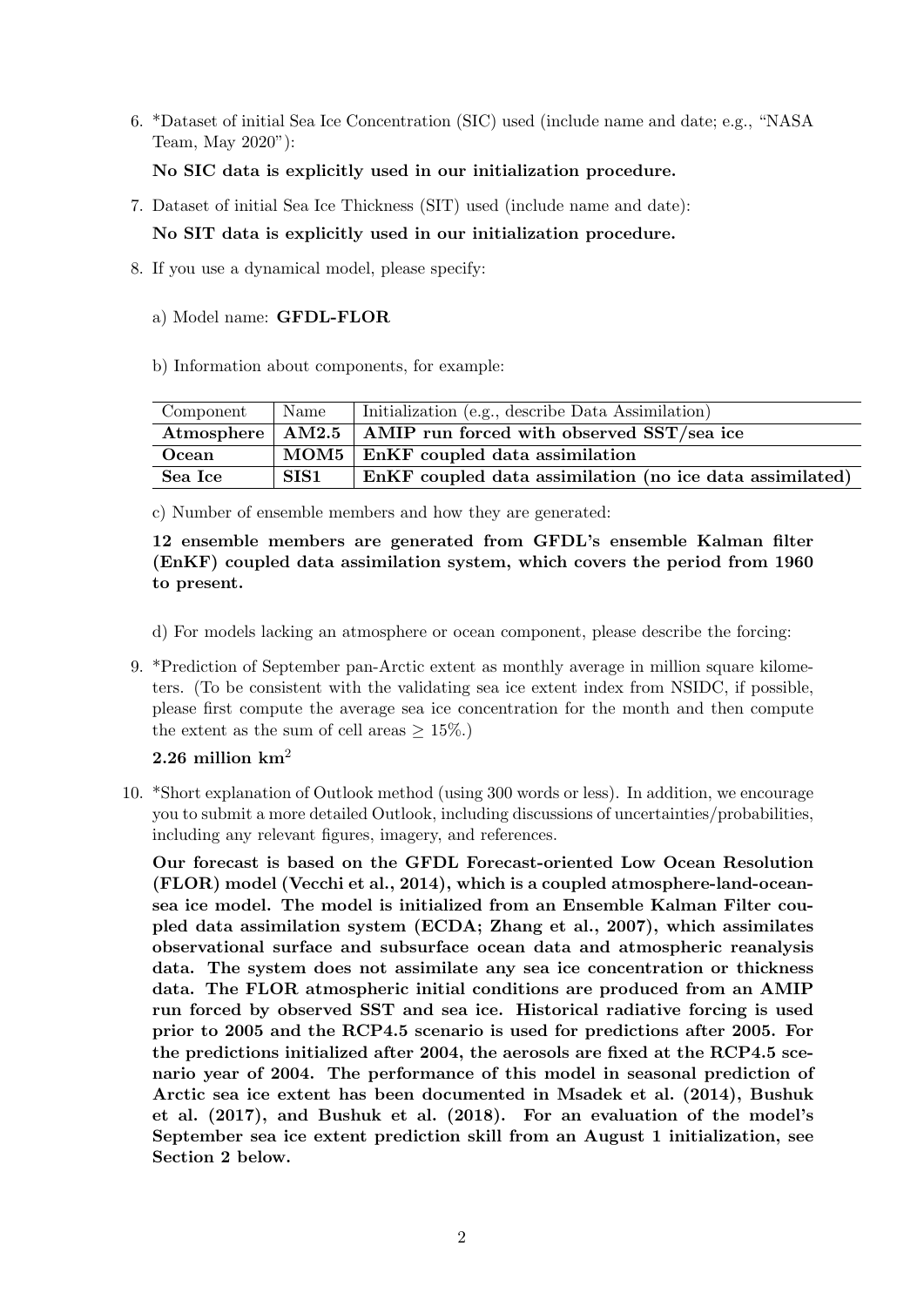11. If available from your method for pan-Arctic extent prediction, please provide:

a) Uncertainty/probability estimate such as median, ranges, and/or standard deviations (specify what you are providing).

Our range of September sea ice extent predictions is  $1.36-3.06$  million km<sup>2</sup>, with a median value of 2.25 million  $km^2$  and a standard deviation of 0.49 million  $\mathrm{km}^2.$ 

b) Brief explanation/assessment of basis for the uncertainty estimate (1-2 sentences).

These statistics are computed using our 12 member prediction ensemble.

c) Brief description of any post processing you have done (1-2 sentences).

These forecasts are bias corrected based on an additive correction using a suite of retrospective forecasts spanning 1980-2019. The bias is defined as the September sea ice extent difference between NSIDC NASA team observations and forecasts initialized on August 1.

## 2 Assessment of Arctic Sea-Ice Extent Predictions

#### 2.1 Retrospective forecast skill from August 1 Initialization



Figure 1: September pan-Arctic sea ice extent predictions from the GFDL-FLOR model initialized on August 1 (red dots) compared to NSIDC observations (black dots). The red circles show the September 2020 predictions from the 12 ensemble members. Note that the model predictions have been bias corrected.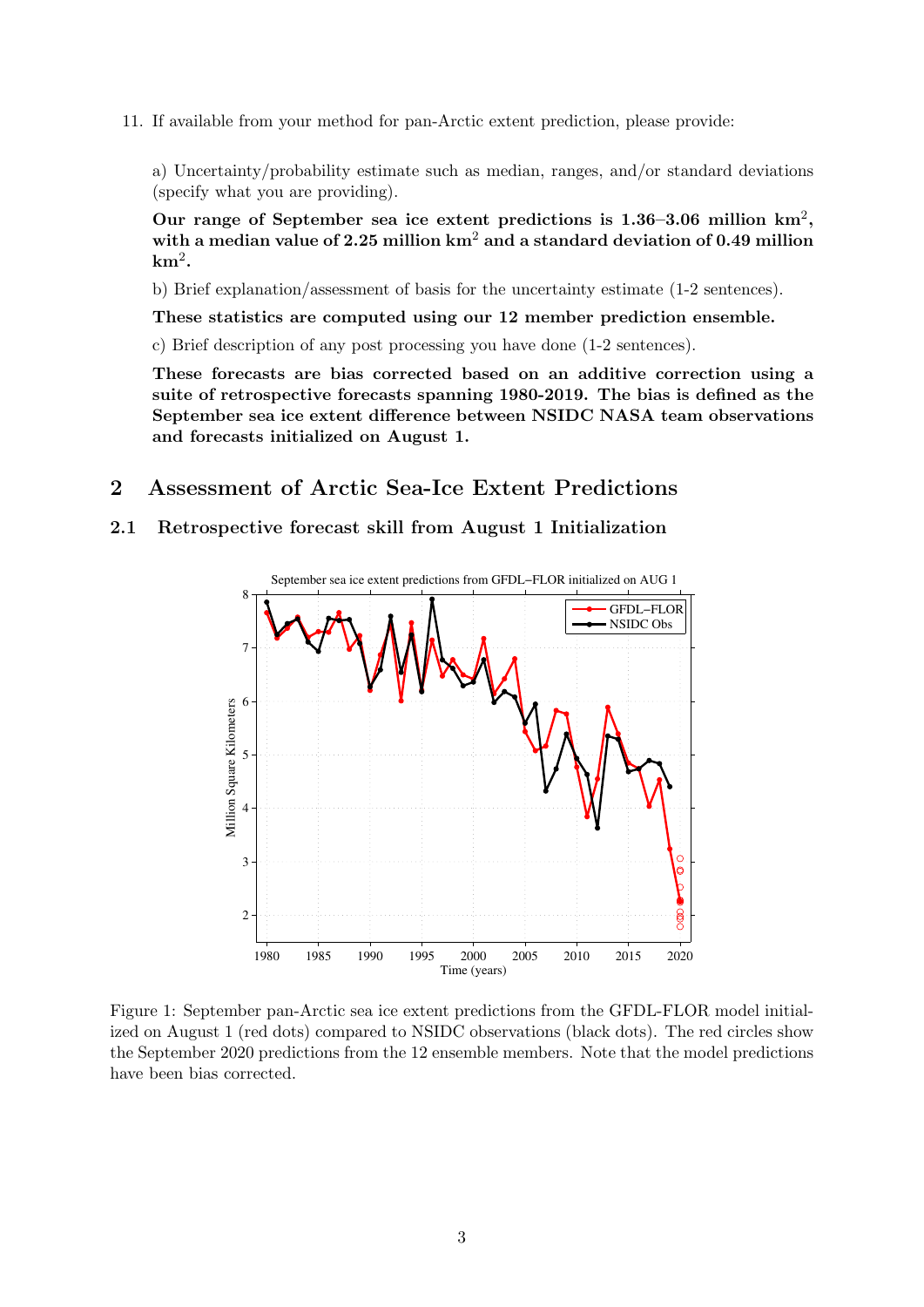

Figure 2: Linearly detrended September pan-Arctic sea ice extent predictions from the GFDL-FLOR model initialized on August 1 (red dots) compared to linearly detrended NSIDC observations (black dots). The red circles show the September 2020 predictions from the 12 ensemble members. The model has skill in predicting detrended extent  $(r=0.60)$ , in addition to the full extent field shown in Fig.  $6$  (r=0.91).

#### 2.2 Raw sea ice extent forecasts (no bias correction)



Figure 3: Same at Fig. 6, but without any bias correction applied to the model. The raw predictions have the same correlation with observations  $(r=0.91)$ , but a larger RMSE  $(0.72)$ million  $\text{km}^2$ ) compared with the bias-corrected predictions (0.48 million  $\text{km}^2$ ).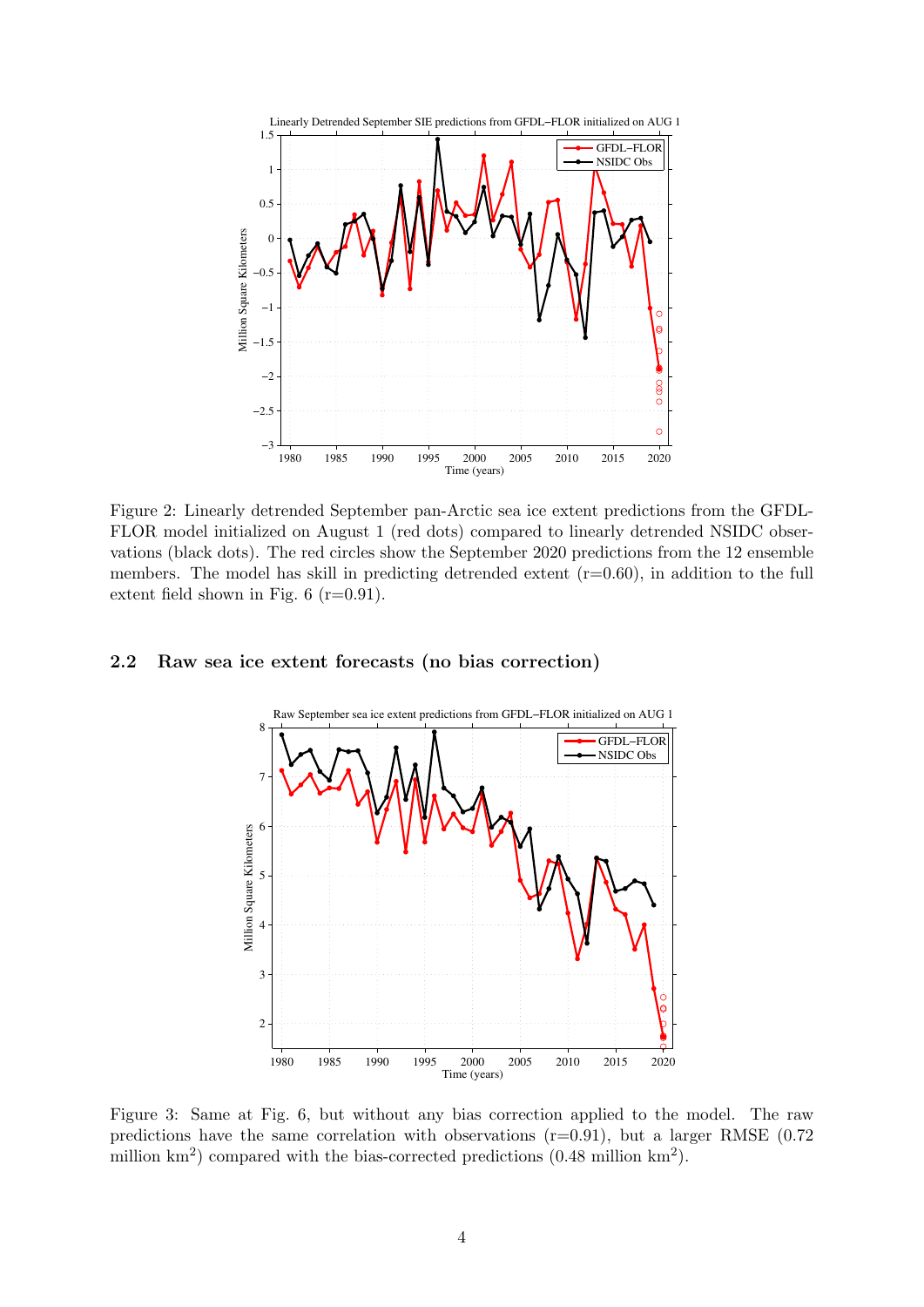## 3 Regional Predictions: Sea-Ice Probability

We define the sea-ice probability (SIP) as the probability that a given grid cell will be covered by sea ice in a given target month. We define "ice-covered" as SIC greater than 0.15. Therefore, the SIP is given by:

$$
SIP(x, y) = p(SIC(x, y) \ge 0.15)
$$
\n<sup>(1)</sup>

This quantity is computed using our prediction ensemble as the number of ensemble members that are ice-covered divided by the total number of ensemble members (the ensemble mean sea ice extent).

See Fig. 4 for the GFDL-FLOR September sea-ice probability based on an August 1 initialization. Note that this sea ice probability map has not been bias corrected. We have submitted the spatial fields via the SIPN portal.



Figure 4: Sea ice probability for September sea ice, based on predictions initialized on August 1. No bias correction has been applied in producing this map.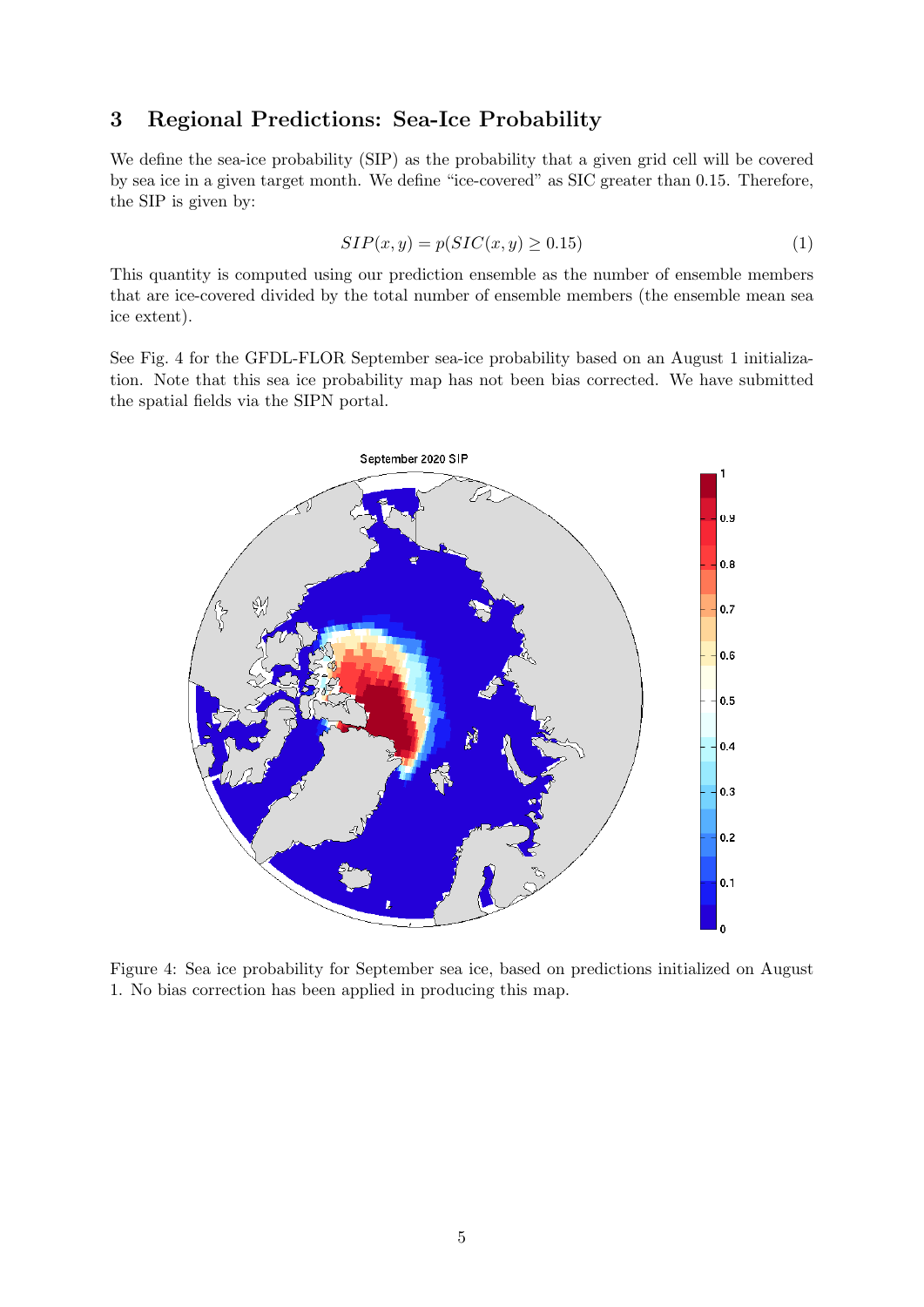## 4 Reliability Analysis



Figure 5: September pan-Arctic sea ice extent predictions from the GFDL-FLOR model initialized on August 1 (red dots) compared to NSIDC observations (black dots). The red circles show the September SIE predictions from the 12 ensemble members. Note that the model predictions have been bias corrected.



Figure 6: Reliability analysis. (A) Ensemble standard deviation for September SIE predictions vs time. (B) Forecast mean absolute error (MAE) versus ensemble standard deviation. The mean MAE is 0.36 million  $km^2$  and the mean standard deviation is 0.26 million  $km^2$ , indicating that these forecasts are somewhat underdispersive.